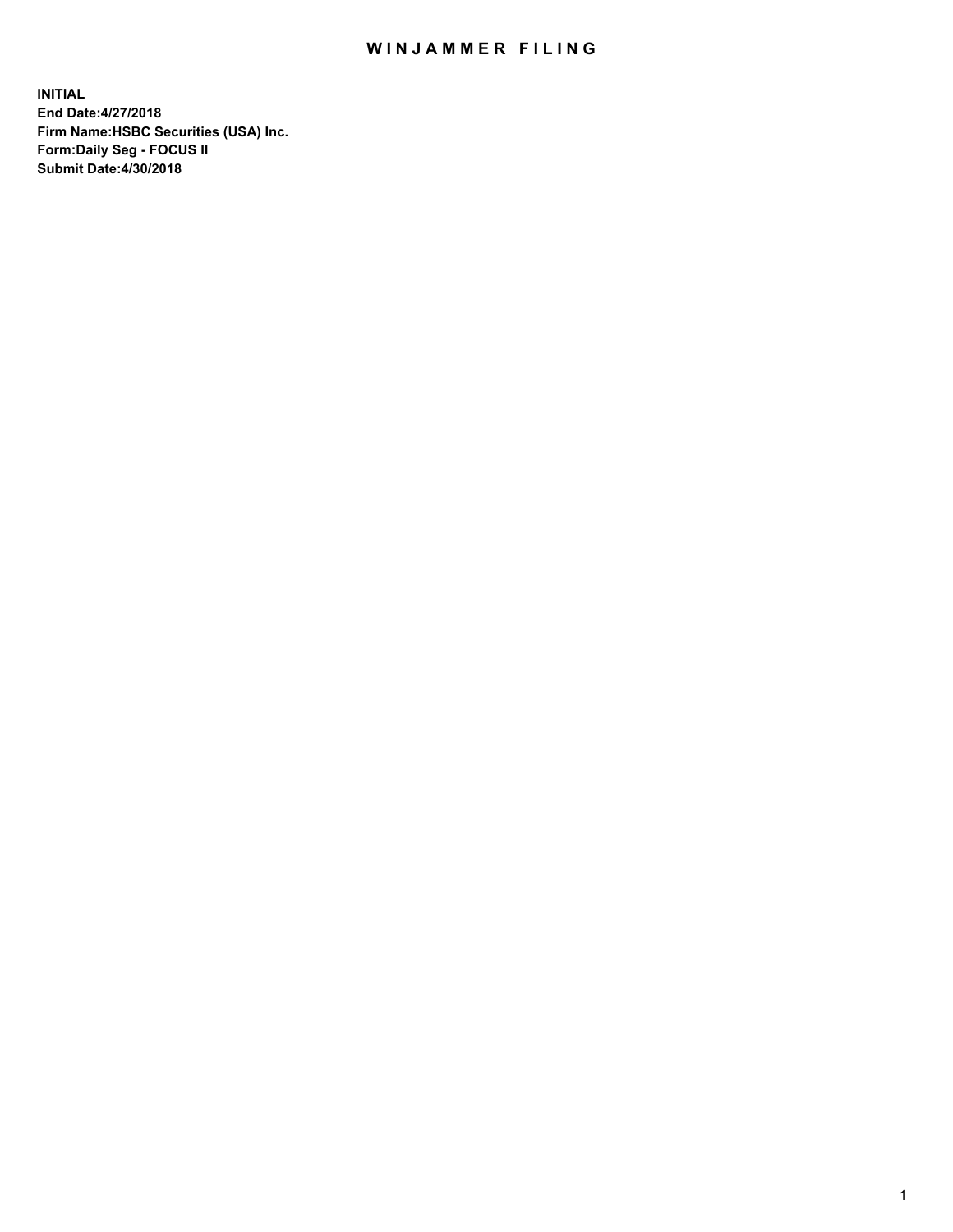## **INITIAL End Date:4/27/2018 Firm Name:HSBC Securities (USA) Inc. Form:Daily Seg - FOCUS II Submit Date:4/30/2018 Daily Segregation - Cover Page**

| Name of Company<br><b>Contact Name</b><br><b>Contact Phone Number</b><br><b>Contact Email Address</b>                                                                                                                                                                                                                         | <b>HSBC Securities (USA) Inc.</b><br><b>Michael Vacca</b><br>212-525-7951<br>michael.vacca@us.hsbc.com |
|-------------------------------------------------------------------------------------------------------------------------------------------------------------------------------------------------------------------------------------------------------------------------------------------------------------------------------|--------------------------------------------------------------------------------------------------------|
| FCM's Customer Segregated Funds Residual Interest Target (choose one):<br>a. Minimum dollar amount: ; or<br>b. Minimum percentage of customer segregated funds required:% ; or<br>c. Dollar amount range between: and; or<br>d. Percentage range of customer segregated funds required between: % and %.                      | 147,000,000<br><u>0</u><br><u>00</u><br>0 <sub>0</sub>                                                 |
| FCM's Customer Secured Amount Funds Residual Interest Target (choose one):<br>a. Minimum dollar amount: ; or<br>b. Minimum percentage of customer secured funds required:%; or<br>c. Dollar amount range between: and; or<br>d. Percentage range of customer secured funds required between: % and %.                         | 25,000,000<br><u>0</u><br><u>00</u><br>00                                                              |
| FCM's Cleared Swaps Customer Collateral Residual Interest Target (choose one):<br>a. Minimum dollar amount: ; or<br>b. Minimum percentage of cleared swaps customer collateral required:%; or<br>c. Dollar amount range between: and; or<br>d. Percentage range of cleared swaps customer collateral required between:% and%. | 95,000,000<br><u>0</u><br>0 <sub>0</sub><br>0 <sub>0</sub>                                             |

Attach supporting documents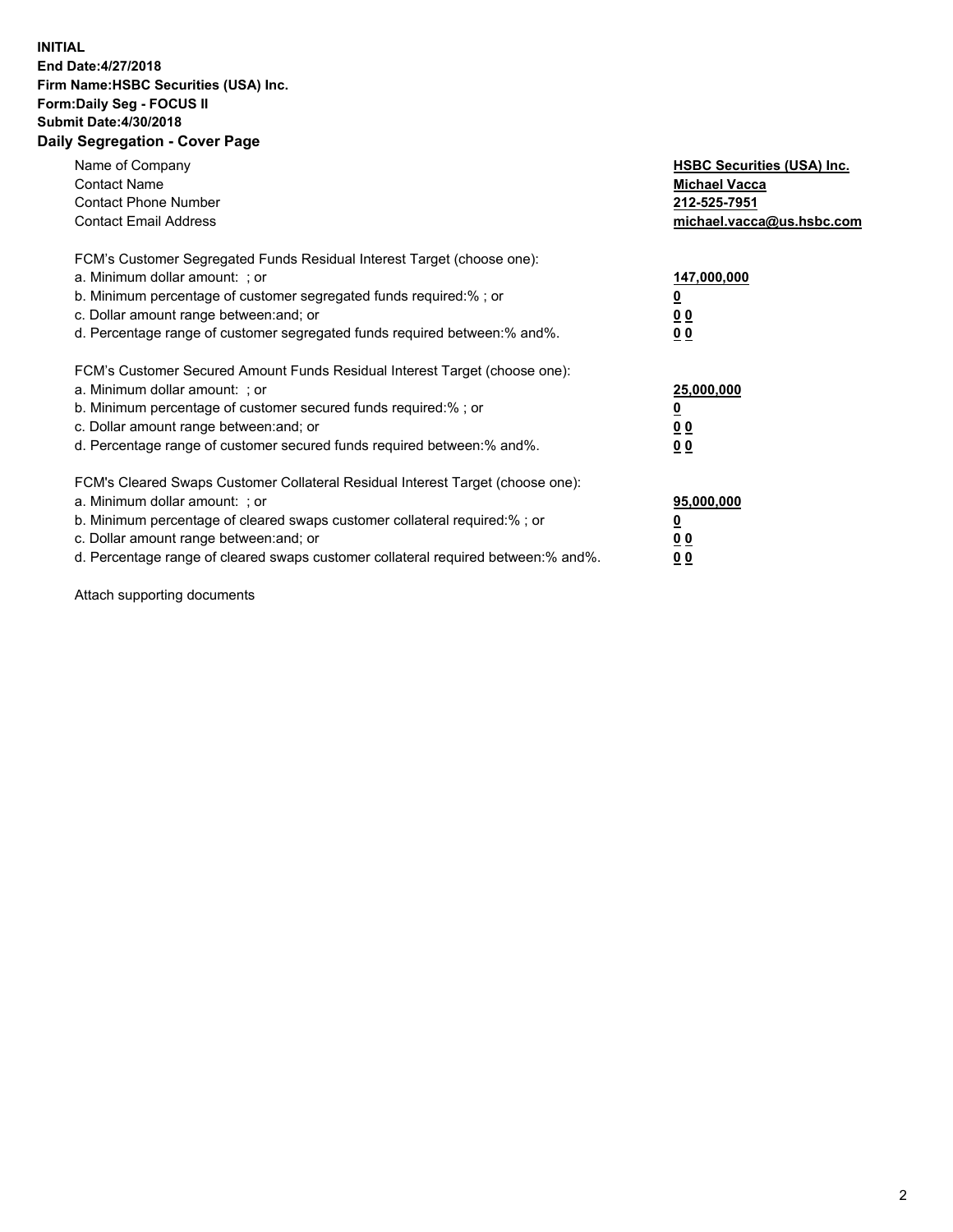**INITIAL End Date:4/27/2018 Firm Name:HSBC Securities (USA) Inc. Form:Daily Seg - FOCUS II Submit Date:4/30/2018 Daily Segregation - Secured Amounts** Foreign Futures and Foreign Options Secured Amounts Amount required to be set aside pursuant to law, rule or regulation of a foreign government or a rule of a self-regulatory organization authorized thereunder **0** [7305] 1. Net ledger balance - Foreign Futures and Foreign Option Trading - All Customers A. Cash **86,993,173** [7315] B. Securities (at market) **89,934,386** [7317] 2. Net unrealized profit (loss) in open futures contracts traded on a foreign board of trade **-14,353,656** [7325] 3. Exchange traded options a. Market value of open option contracts purchased on a foreign board of trade **0** [7335] b. Market value of open contracts granted (sold) on a foreign board of trade **0** [7337] 4. Net equity (deficit) (add lines 1. 2. and 3.) **162,573,903** [7345] 5. Account liquidating to a deficit and account with a debit balances - gross amount **2,431,165** [7351] Less: amount offset by customer owned securities **-2,431,165** [7352] **0** [7354] 6. Amount required to be set aside as the secured amount - Net Liquidating Equity Method (add lines 4 and 5) **162,573,903** [7355] 7. Greater of amount required to be set aside pursuant to foreign jurisdiction (above) or line 6. **162,573,903** [7360] FUNDS DEPOSITED IN SEPARATE REGULATION 30.7 ACCOUNTS 1. Cash in banks A. Banks located in the United States **72,742,124** [7500] B. Other banks qualified under Regulation 30.7 **0** [7520] **72,742,124** [7530] 2. Securities A. In safekeeping with banks located in the United States **43,599,853** [7540] B. In safekeeping with other banks qualified under Regulation 30.7 **0** [7560] **43,599,853** [7570] 3. Equities with registered futures commission merchants A. Cash **0** [7580] B. Securities **0** [7590] C. Unrealized gain (loss) on open futures contracts **0** [7600] D. Value of long option contracts **0** [7610] E. Value of short option contracts **0** [7615] **0** [7620] 4. Amounts held by clearing organizations of foreign boards of trade A. Cash **0** [7640] B. Securities **0** [7650] C. Amount due to (from) clearing organization - daily variation **0** [7660] D. Value of long option contracts **0** [7670] E. Value of short option contracts **0** [7675] **0** [7680] 5. Amounts held by members of foreign boards of trade A. Cash **53,722,800** [7700] B. Securities **46,334,533** [7710] C. Unrealized gain (loss) on open futures contracts **-14,353,656** [7720] D. Value of long option contracts **0** [7730] E. Value of short option contracts **0** [7735] **85,703,677** [7740] 6. Amounts with other depositories designated by a foreign board of trade **0** [7760] 7. Segregated funds on hand **0** [7765] 8. Total funds in separate section 30.7 accounts **202,045,654** [7770] 9. Excess (deficiency) Set Aside for Secured Amount (subtract line 7 Secured Statement Page 1 from Line 8) **39,471,751** [7380]

10. Management Target Amount for Excess funds in separate section 30.7 accounts **25,000,000** [7780]

11. Excess (deficiency) funds in separate 30.7 accounts over (under) Management Target **14,471,751** [7785]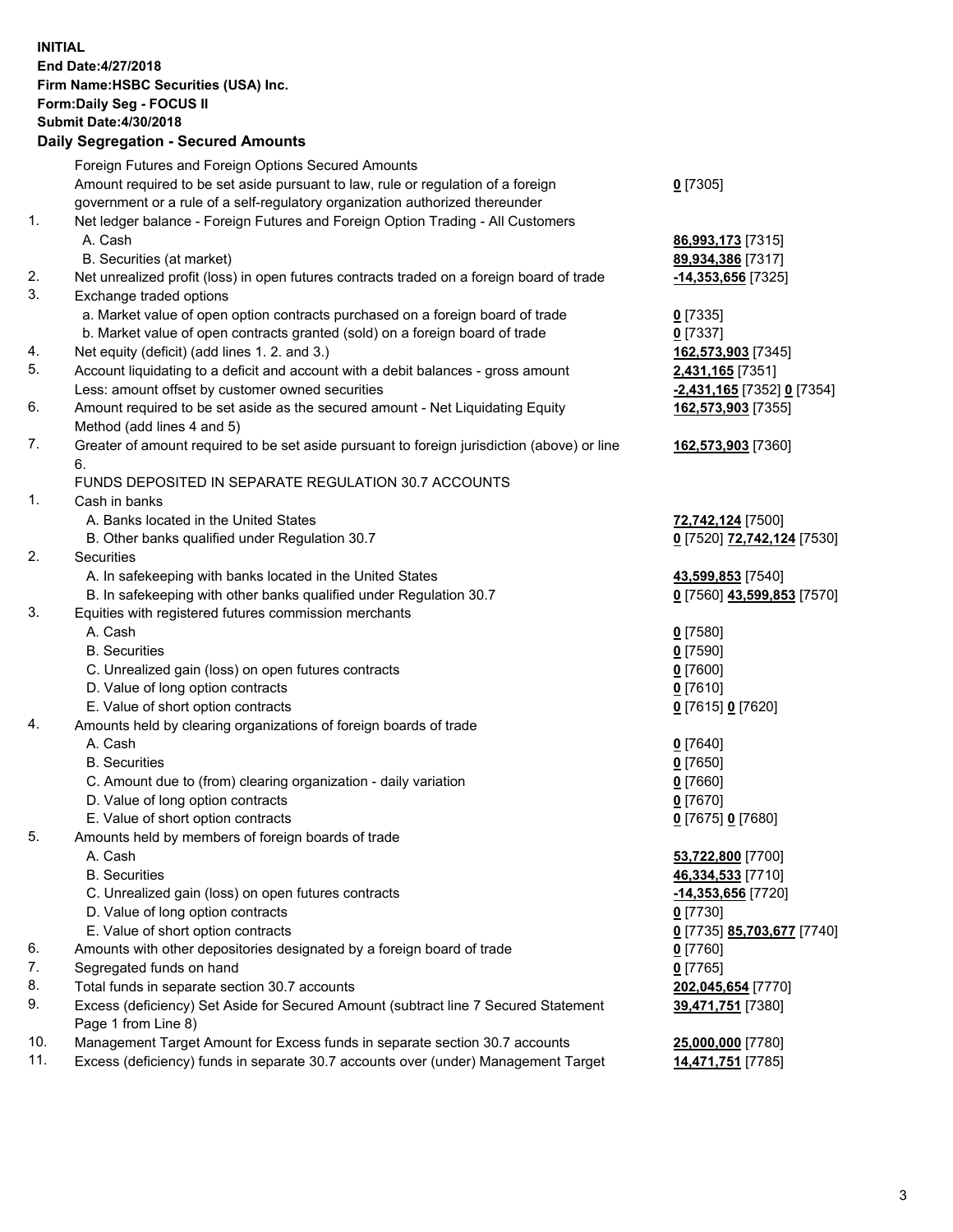| <b>INITIAL</b> | End Date: 4/27/2018<br>Firm Name: HSBC Securities (USA) Inc.<br>Form: Daily Seg - FOCUS II<br><b>Submit Date: 4/30/2018</b><br>Daily Segregation - Segregation Statement |                                              |
|----------------|--------------------------------------------------------------------------------------------------------------------------------------------------------------------------|----------------------------------------------|
|                |                                                                                                                                                                          |                                              |
|                | SEGREGATION REQUIREMENTS(Section 4d(2) of the CEAct)                                                                                                                     |                                              |
| 1.             | Net ledger balance                                                                                                                                                       |                                              |
|                | A. Cash                                                                                                                                                                  | 433,332,544 [7010]                           |
| 2.             | B. Securities (at market)                                                                                                                                                | 1,318,970,395 [7020]                         |
| 3.             | Net unrealized profit (loss) in open futures contracts traded on a contract market<br>Exchange traded options                                                            | -127,169,136 [7030]                          |
|                |                                                                                                                                                                          |                                              |
|                | A. Add market value of open option contracts purchased on a contract market<br>B. Deduct market value of open option contracts granted (sold) on a contract market       | 251,321,273 [7032]                           |
| 4.             | Net equity (deficit) (add lines 1, 2 and 3)                                                                                                                              | $-55,168,953$ [7033]<br>1,821,286,123 [7040] |
| 5.             | Accounts liquidating to a deficit and accounts with                                                                                                                      |                                              |
|                | debit balances - gross amount                                                                                                                                            | 410,300 [7045]                               |
|                | Less: amount offset by customer securities                                                                                                                               | -410,226 [7047] 74 [7050]                    |
| 6.             | Amount required to be segregated (add lines 4 and 5)                                                                                                                     | 1,821,286,197 [7060]                         |
|                | FUNDS IN SEGREGATED ACCOUNTS                                                                                                                                             |                                              |
| 7.             | Deposited in segregated funds bank accounts                                                                                                                              |                                              |
|                | A. Cash                                                                                                                                                                  | 28,675,475 [7070]                            |
|                | B. Securities representing investments of customers' funds (at market)                                                                                                   | $0$ [7080]                                   |
|                | C. Securities held for particular customers or option customers in lieu of cash (at                                                                                      | 184,128,996 [7090]                           |
|                | market)                                                                                                                                                                  |                                              |
| 8.             | Margins on deposit with derivatives clearing organizations of contract markets                                                                                           |                                              |
|                | A. Cash                                                                                                                                                                  | 411,502,171 [7100]                           |
|                | B. Securities representing investments of customers' funds (at market)                                                                                                   | $0$ [7110]                                   |
|                | C. Securities held for particular customers or option customers in lieu of cash (at<br>market)                                                                           | 1,088,468,659 [7120]                         |
| 9.             | Net settlement from (to) derivatives clearing organizations of contract markets                                                                                          | 14,769,396 [7130]                            |
| 10.            | Exchange traded options                                                                                                                                                  |                                              |
|                | A. Value of open long option contracts                                                                                                                                   | <b>251,321,273</b> [7132]                    |
|                | B. Value of open short option contracts                                                                                                                                  | -55,168,953 [7133]                           |
| 11.            | Net equities with other FCMs                                                                                                                                             |                                              |
|                | A. Net liquidating equity                                                                                                                                                | 9,479,716 [7140]                             |
|                | B. Securities representing investments of customers' funds (at market)                                                                                                   | $0$ [7160]                                   |
|                | C. Securities held for particular customers or option customers in lieu of cash (at                                                                                      | $0$ [7170]                                   |
|                | market)                                                                                                                                                                  |                                              |
| 12.            | Segregated funds on hand                                                                                                                                                 | 46,372,740 [7150]                            |
| 13.            | Total amount in segregation (add lines 7 through 12)                                                                                                                     | 1,979,549,473 [7180]                         |
| 14.            | Excess (deficiency) funds in segregation (subtract line 6 from line 13)                                                                                                  | 158,263,276 [7190]                           |
| 15.            | Management Target Amount for Excess funds in segregation                                                                                                                 | 147,000,000 [7194]                           |
| 16.            | Excess (deficiency) funds in segregation over (under) Management Target Amount                                                                                           | 11,263,276 [7198]                            |

- 15. Management Target Amount for Excess funds in segregation
- 16. Excess (deficiency) funds in segregation over (under) Management Target Amount Excess